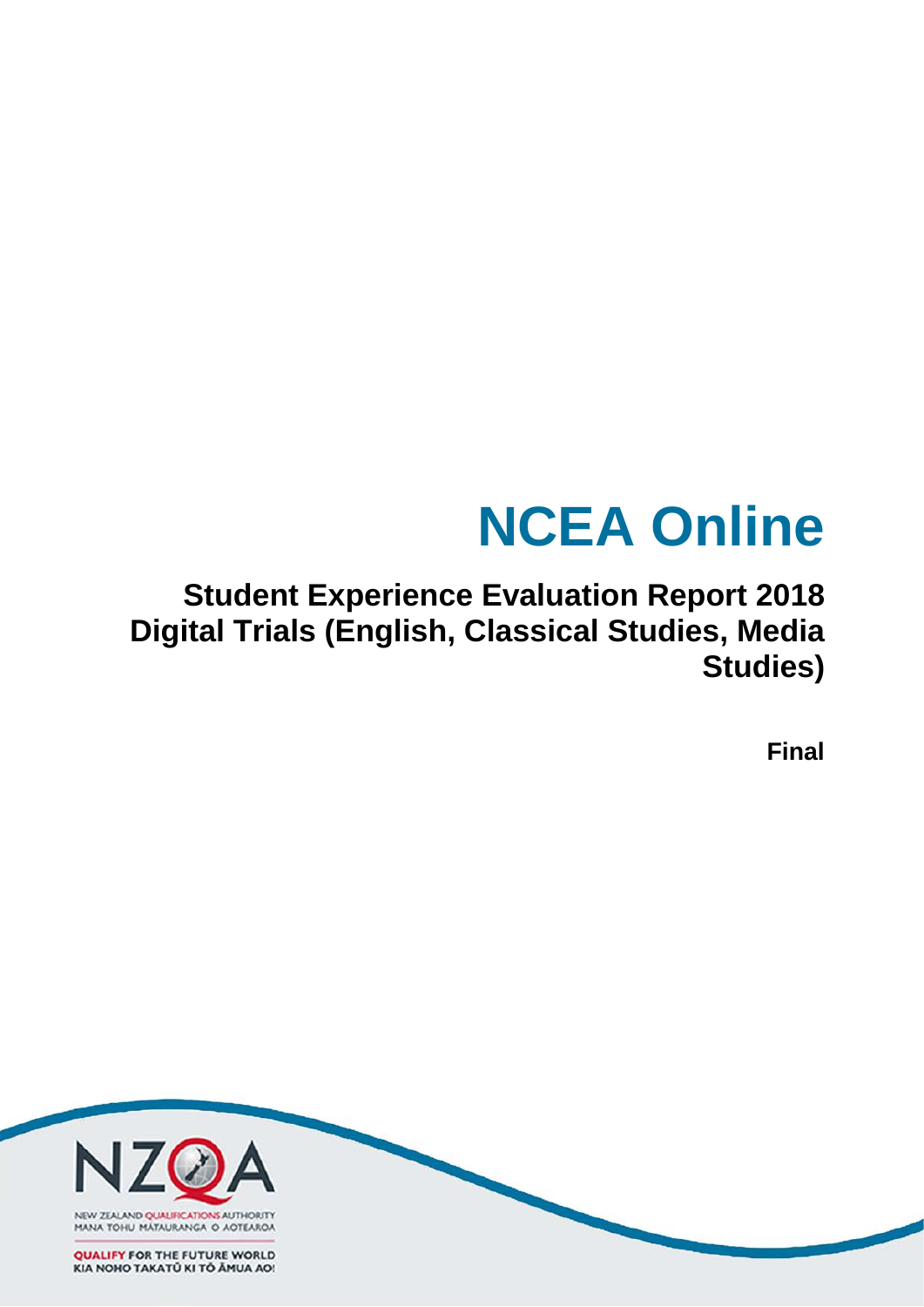# **NCEA Online**

# **Table of Contents**

| 1.1           |                                                           |  |
|---------------|-----------------------------------------------------------|--|
| 1.2           |                                                           |  |
|               |                                                           |  |
| 2.1           |                                                           |  |
| $2.2^{\circ}$ |                                                           |  |
|               |                                                           |  |
|               |                                                           |  |
| 2.3           |                                                           |  |
| 2.4           |                                                           |  |
|               |                                                           |  |
|               | Appendix Two: Summarised Responses to Closed Questions 10 |  |
|               |                                                           |  |

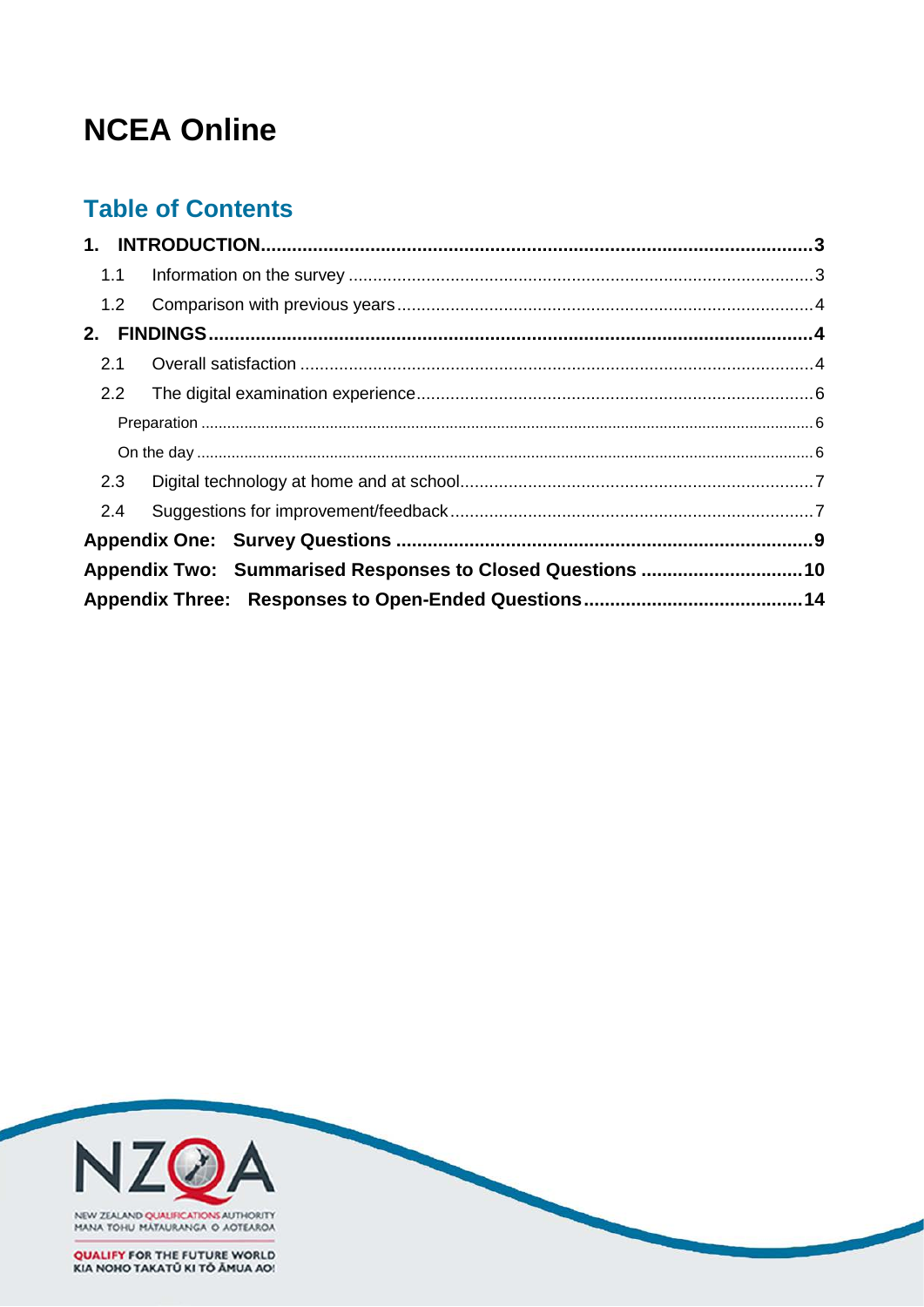# <span id="page-2-0"></span>**1. INTRODUCTION**

Nine Digital Trial examinations were offered in 2018 – Levels 1, 2, and 3 for the subjects English, Media Studies, and Classical Studies. All nine of the Digital Trial examinations required essay type answers. These Trial examinations were made available to schools in September and October 2018. The setup, invigilation and marking of the Digital Trials was managed and run by schools. The Digital Trials could either be used as a practice examination completed in one sitting or over multiple sessions as a classroom activity; or used for revision. 7,805<sup>[1](#page-2-2)</sup> students participated in at least one of the Digital Trial examinations, from 82 schools.

Documentation regarding managing and administering the Trials including guidance on logging in and the use of the marking tool was provided to schools and teachers. Further advice was offered by NZQA through email and telephone support. Familiarisation exercises were made available so key elements of the digital assessment could be experienced before undertaking the Trials.

#### <span id="page-2-1"></span>**1.1 Information on the survey**

The student survey was designed to measure their self-reported satisfaction and experience of the Digital Trial examinations, including establishing whether the students regularly used electronic devices at home and at school.

NZQA received 1,711 responses across 1,637 students. Some students sat more than one digital examination and therefore may have answered the survey more than once. Students logged into 8,244 sessions ‒ **a survey response rate of 21%**. Of these there were 313 survey responses from Māori and Pasifika students.

The survey was made available to students within the SoNET system, directly after they submitted their Trial examination. The survey consisted of 12 questions, including three open ended questions – see Appendix 1 for a list of the survey questions. The survey was designed to take approximately five minutes to complete. Not all the student respondents answered all the questions in the survey. See Appendix 2 for summary tables of responses to the closed questions.

The table below shows the number of responses received, listed according to Trial examination.

#### Table 1. Number of responses received, by Trial examination

| <b>Digital Trial Exam Session</b> | <b>Count</b> | Percentage |
|-----------------------------------|--------------|------------|
| <b>L1 Classical Studies</b>       | 6            | 0%         |
| L1 English                        | 793          | 46%        |
| L1 Media Studies                  | 123          | 7%         |
| <b>L2 Classical Studies</b>       | 58           | 3%         |
| L <sub>2</sub> English            | 467          | 27%        |
| L <sub>2</sub> Media Studies      | 85           | 5%         |
| <b>L3 Classical Studies</b>       | 19           | 1%         |
| L3 English                        | 111          | 6%         |

<span id="page-2-2"></span> <sup>1</sup> There was a total of 8,244 logins across the nine available Trials, across 7,805 distinct students.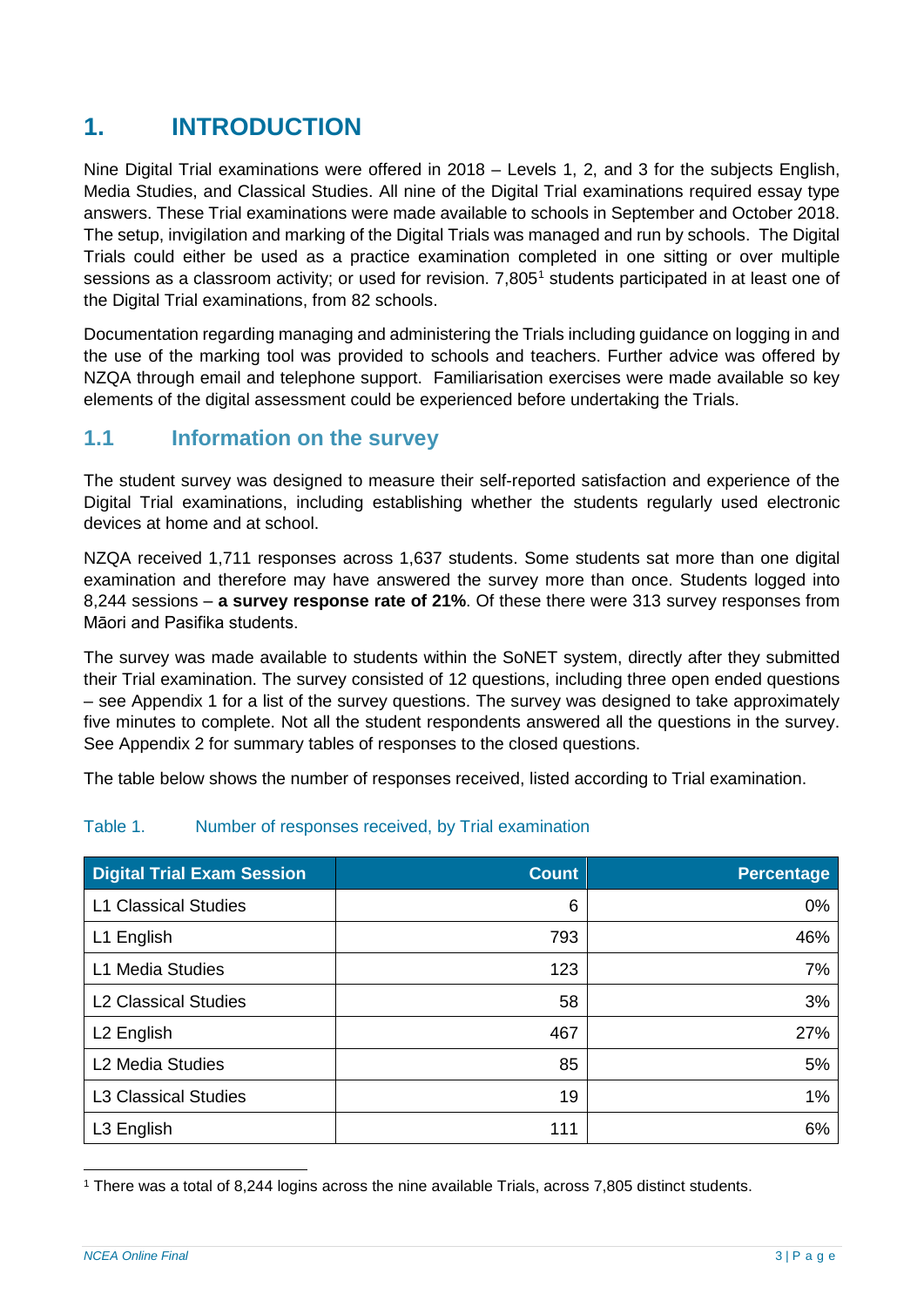| <b>Digital Trial Exam Session</b> | <b>Count</b> | <b>Percentage</b> |
|-----------------------------------|--------------|-------------------|
| L3 Media Studies                  | 49           | 3%                |
| <b>Total</b>                      | 1,711        |                   |

As the survey respondents were self-selected, care must be taken when applying the findings to all the participants of the Trials.

Text mining tools have been used to attempt to gather information about the most common types of responses to open-ended questions, however such tools are much more reliable with larger datasets. The outputs for this process for the student survey have been included in the appendix where they gave reasonably reliable answers, but have not been included where they were not useful and there were insufficient commonalities for the tool to identify trends.

## <span id="page-3-0"></span>**1.2 Comparison with previous years**

In previous years the Digital Trial examinations were offered at Level 1 only, but for a larger range of subjects. In 2016 the Trial was offered in ten subjects (Economics, Business Studies, History, Health, Geography, Science, Physics, Te Reo Rangatira, Spanish, and Samoan) and in 2017 it was offered in 14 subjects (Business Studies, Classical Studies, Economics, English, French, Geography, Health, History, Media Studies, Physics, Samoan, Science, Spanish, Te Reo Rangatira).

663 students responded to the survey in 2016 – a response rate of 16%. In 2017, the response rate improved to 18% with 1,035 responses received.

# <span id="page-3-1"></span>**2. FINDINGS**

#### <span id="page-3-2"></span>**2.1 Overall satisfaction**

As stated in section 1.1, this survey had a response rate of 21%. Students who responded to the survey were overwhelmingly positive about completing the Trial examinations digitally, with 95% (1,536 of 1,621) agreeing or strongly agreeing that it was a positive experience. This was higher than in 2017 when 80% (755 of 939) had the same sentiment. In particular, the percentage of respondents who strongly agreed that completing the exam digitally was a positive experience (47%, 762 of 1,621) was higher than in 2017 (24%, 226 of 939).

Of the students who responded to the survey, 87% (1,413 of 1,622) said they preferred completing the examination digitally rather than on paper. This was higher than 2017 when 61% (576 of 941) had the same sentiment. In particular, the percentage of respondents who strongly agreed that they preferred completing the examination digitally rather than on paper (52%, 848 of 1,622) was higher than in 2017 (27%, 251 of 941).

Responses were analysed separately by Digital Trial subject and level to determine whether there were any differences in satisfaction levels depending on the type of subject being examined digitally. There were higher levels of satisfaction for survey respondents who undertook Level 3 English and Level 2 Media Studies. These students may have had more experience with digital examinations than Level 1 student respondents.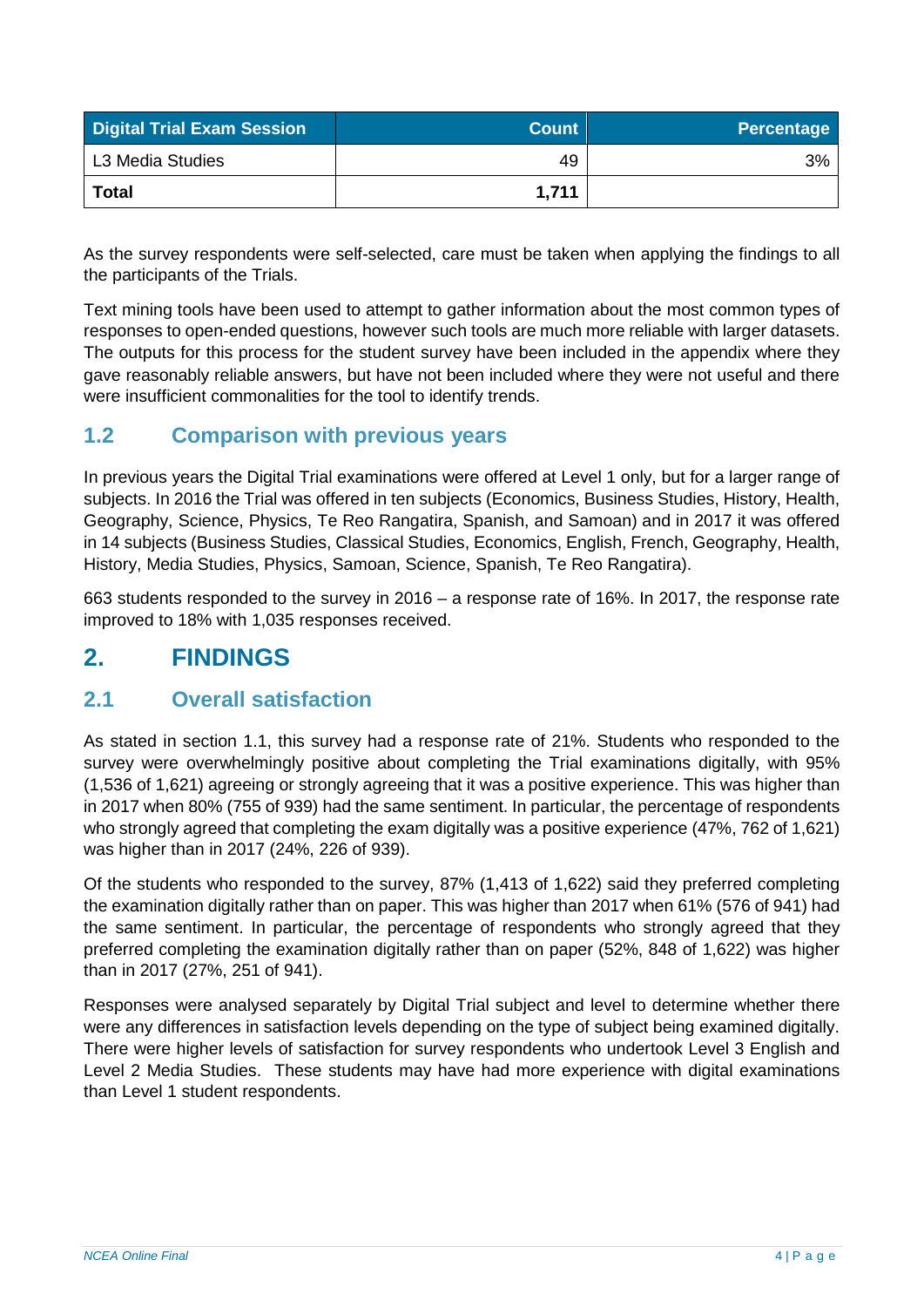Table 2. Responses to the question: "I preferred completing the exam digitally rather than on paper", by exam session.

|                                      | <b>English</b>    |                                |                   | <b>Media Studies</b> |                                | <b>Classical Studies</b> |                   |                                |            |              |
|--------------------------------------|-------------------|--------------------------------|-------------------|----------------------|--------------------------------|--------------------------|-------------------|--------------------------------|------------|--------------|
|                                      | <b>Level</b><br>1 | <b>Level</b><br>$\overline{2}$ | <b>Level</b><br>3 | Level<br>1           | <b>Level</b><br>$\overline{2}$ | <b>Level</b><br>3        | <b>Level</b><br>1 | <b>Level</b><br>$\overline{2}$ | Level<br>3 | <b>Total</b> |
| <b>Strongly Agree</b>                | 359<br>(48%)      | 250<br>(57%)                   | 69<br>(68%)       | 62<br>(52%)          | 52<br>(63%)                    | 23<br>(48%)              | 3<br>(60%)        | 23<br>(43%)                    | (37%)      | 848<br>(52%) |
| Agree                                | 287<br>(38%)      | 137<br>(31%)                   | 29<br>(28%)       | 40<br>(33%)          | 21<br>(26%)                    | 20<br>(42%)              | (20%)             | 21<br>(39%)                    | 9<br>(47%) | 565<br>(35%) |
| Disagree/Strongly<br><b>Disagree</b> | 105<br>(14%)      | 54<br>(12%)                    | 4<br>(4%)         | 18<br>(15%)          | 9<br>(11%)                     | 5<br>(10%)               | (20%)             | 10<br>(19%)                    | 3<br>(16%) | 209<br>(13%) |
| <b>Total</b>                         | 751               | 441                            | 102               | 120                  | 82                             | 48                       | 5                 | 54                             | 19         | 1,622        |

Table 3. Responses to the question: Overall, I found completing this exam digitally was a positive experience, by exam session.

|                                      | <b>English</b>    |                                |                   | <b>Media Studies</b> |                                | <b>Classical Studies</b> |            |                         |                   |              |
|--------------------------------------|-------------------|--------------------------------|-------------------|----------------------|--------------------------------|--------------------------|------------|-------------------------|-------------------|--------------|
|                                      | <b>Level</b><br>1 | <b>Level</b><br>$\overline{2}$ | <b>Level</b><br>3 | <b>Level</b>         | <b>Level</b><br>$\overline{2}$ | Level<br>3               | Level      | Level<br>$\overline{2}$ | <b>Level</b><br>3 | <b>Total</b> |
| <b>Strongly Agree</b>                | 333<br>(44%)      | 219<br>(50%)                   | 55<br>(54%)       | 50<br>(41%)          | 51<br>(62%)                    | 19<br>(39%)              | 2<br>(40%) | 27<br>(50%)             | 8<br>(42%)        | 764<br>(47%) |
| Agree                                | 368<br>(49%)      | 201<br>(46%)                   | 45<br>(45%)       | 62<br>(51%)          | 29<br>(35%)                    | 27<br>(55%)              | 3<br>(60%) | 27<br>(50%)             | 10<br>(53%)       | 772<br>(48%) |
| Disagree/Strongly<br><b>Disagree</b> | 48<br>(6%)        | 21<br>(5%)                     | (1%)              | 9<br>(7%)            | 2<br>(2%)                      | 3<br>(6%)                | 0<br>(0%   | $\Omega$<br>(0%)        | (5%)              | 85<br>(5%)   |
| <b>Total</b>                         | 749               | 441                            | 101               | 121                  | 82                             | 49                       | 5          | 54                      | 19                | 1,621        |

Key themes from responses to the question 'What did you like most about completing the exam digitally?' included that students can type faster than writing, writing hand doesn't hurt, it is easy to edit answers, and that the spell check is helpful.

*"… I found typing [quicker] and less straining than hand writing which helps to get my thoughts down efficiently."*

*"… I liked the [word] count tool and the spell check tool."*

*"I liked how everything was neat, if I made a mistake I could just backspace instead of scribbling."*

*"…I was [able] to write more without my hands getting tired or sore."*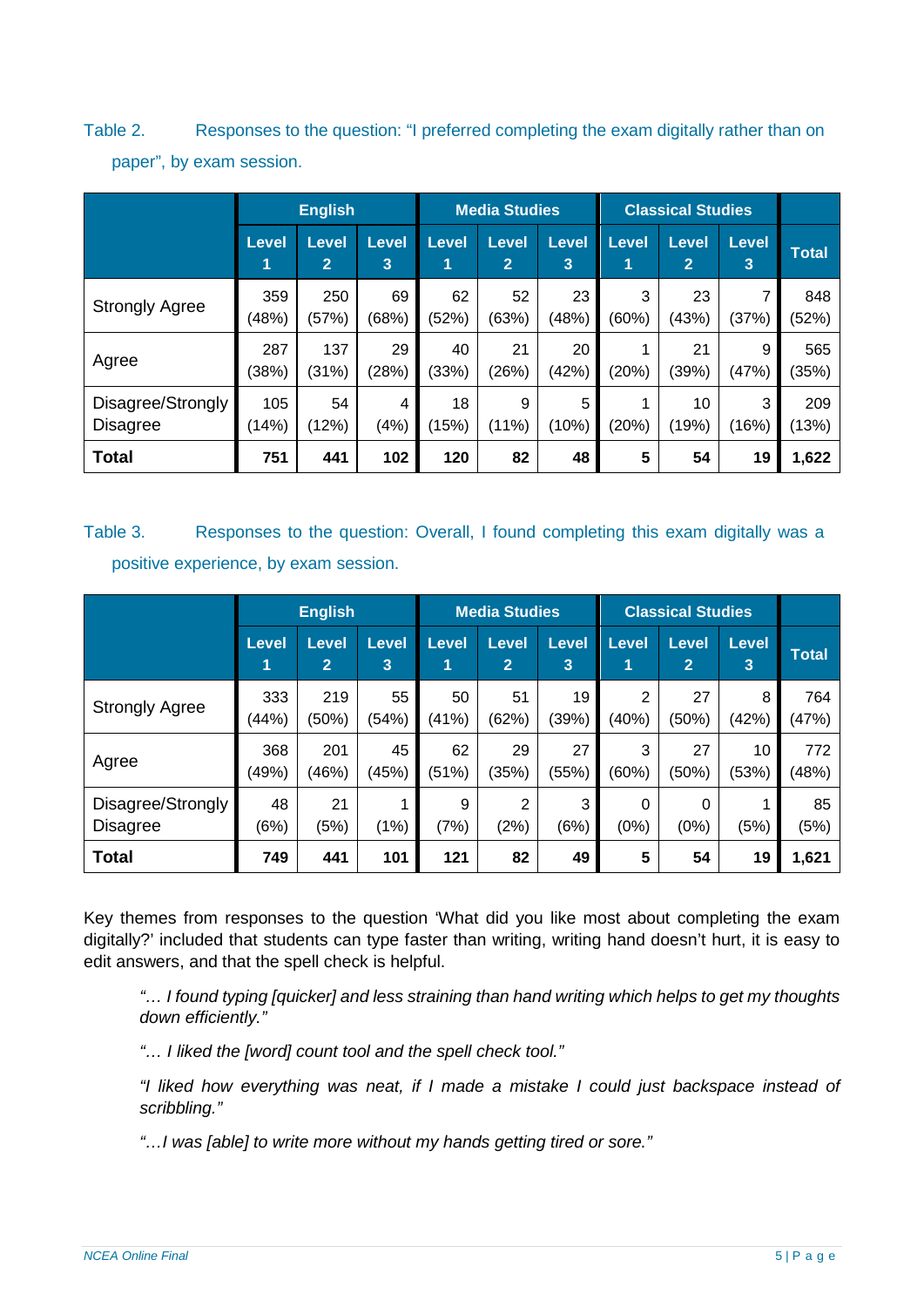Key themes from responses to the question 'What did you dislike the most about completing the exam digitally?' included potential hardware and other computer issues (Wi-Fi, device, multi-plug, keyboard etc.), the noise of other students' keyboards being distracting, the red line that appears when the word count is reached, and the absence of a spell check function other than for English. A common additional response to this question was the student noting that they did not dislike anything about the Trial examination.

*"I was scared my laptop or the internet was gonna die the whole time."*

*"The sounds of everyone's keyboard in the room got quite [irritating] after a while…"*

*"My eyes are a bit sore from staring at a screen for 3 hours."*

*"…Having to scroll up and down to read through the texts was also time-consuming and tiring…"*

Some people were not aware of the existence of the spell check function.

*"No spell check, but I guess that's a given. It is just when you're typing fast you're bound to make several errors without noticing."*

*"Didn't realise there was spell check till now."*

#### <span id="page-5-0"></span>**2.2 The digital examination experience**

#### <span id="page-5-1"></span>**Preparation**

NZQA made familiarisation activities available to students who were participating in the Digital Trial examinations. The purpose of the familiarisation activities was to provide students with the opportunity to experience the look and feel of a digital examination, including the login and submission process that students would experience, and the different tools that are part of the digital examinations (copy and paste, drag and drop, spell check, examination lockout, and examination preview).

Most of the survey respondents (75%, 1,251 of 1,657) agreed or strongly agreed that the familiarisation activities were useful in their preparation for their digital examination. This is similar to the percentage for 2017, when 74% of respondents (712 of 972) had the same sentiment.

16% (257 of 1,657) responded that they did not know that the familiarisation activities existed. This is similar to the percentage for 2017, when 19% of respondents (184 of 972) had the same sentiment.

#### <span id="page-5-2"></span>**On the day**

53% of respondents (494 of 934) reported using their own device to complete their Digital Trial examination, which was a higher percentage than the 2017 and 2016 Trials surveys (35%, 210 of 602 and 25%, 145 of 583 respectively).

80% of respondents (1,251 of 1,565) reported they used a laptop to complete their Digital Trial Examination, and 19% (301 of 1,565) reported they used a desktop computer. 1% of respondents (13 of 1,565) reported they used a tablet. Usage of laptops was greater compared with the 2017 and 2016 Trials surveys (57%, 509 of 894 and 45%, 201 of 443 respectively).

6% of respondents (96 of 1,670) reported experiencing network problems and 5% (78 of 1,670) reported experiencing device problems when accessing or completing the Digital Trial examination. This is lower than in 2017 and 2016 when 25% (247 of 981) and 30% (183 of 604) of respondents respectively reported experiencing network or device problems.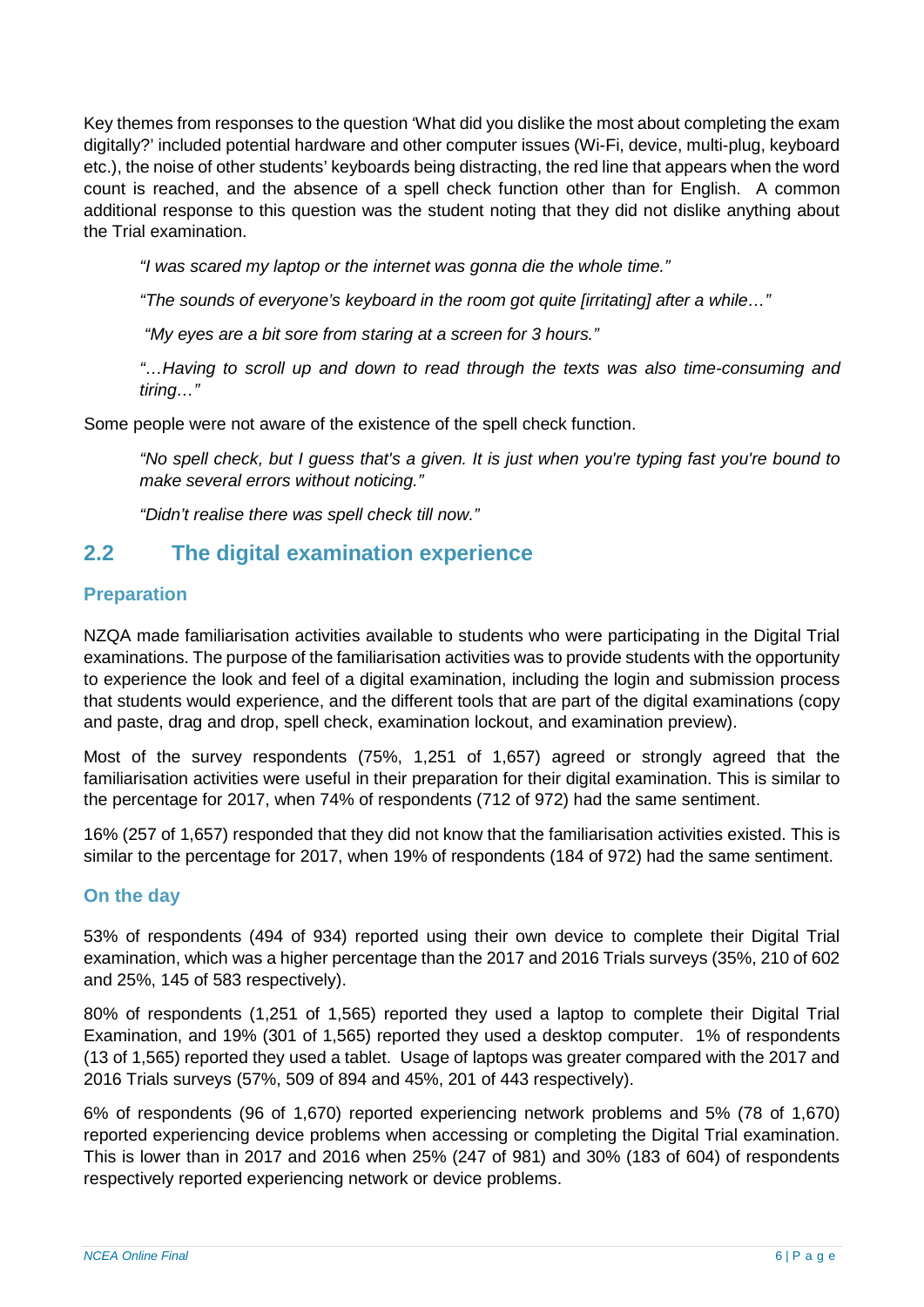97% of the survey respondents (1,582 of 1,630) found it very easy or easy to navigate through the Digital Trial examination, which was an increase from the 2017 Trials survey (90%, 852 of 948). In particular, the percentage who found it very easy to navigate through the examination (48%, 776 of 1,632) was higher than in 2017 (36%, 343 of 948).

97% of the survey respondents (1,580 of 1,630) found it very easy or easy to enter their responses to the Digital Trial examination, which was an increase from the 2017 Trials survey (87%, 820 of 944). In particular, the percentage who found it very easy to enter their responses to the examination (49%, 798 of 1,630) was higher than in 2017 (35%, 327 of 944).

87% of the survey respondents (1,415 of 1,624) agreed or strongly agreed that completing the digital examination took less time than they would have expected had it been paper-based, which was an increase from the 2017 Trials survey (74%, 701 of 944). In particular, the percentage who strongly agreed that completing the digital examination took less time than they would have expected had it been paper-based (48%, 786 of 1,624) was higher than in 2017 (34%, 318 of 944).

## <span id="page-6-0"></span>**2.3 Digital technology at home and at school**

Most of the survey respondents reported having access to laptops and smart phones at home (93%, 1,581 of 1,698 and 91%, 1,547 of 1,698 respectively). About half of the survey respondents reported having access to desktop computers and tablets at home (48%, 807 of 1,698 and 45%, 761 of 1,698 respectively).

25% of the survey respondents (430 of 1,698) reported having access to all the four devices mentioned at home, and 35% (601 of 1,698) reported having access to three of the four devices at home. Another 30% (506 of 1,698) reported having access to two of the four devices at home.

To support their learning, students survey respondents reported that digital technology was very often or quite often used in class (86%, 1,456 of 1,699) and for homework (86%, 1,448 of 1,685). Digital technology was relatively less often used for internal assessments, where 71% (1,207 of 1,687) reported to using it very often or quite often for internal assessments. Very few respondents reported never using digital technology to support their learning in class or for homework. 4% (67 of 1,687) reported never using digital technology for internal assessments.

2018 findings show that proportionately more respondents are using digital technology to support their learning in class, for homework and for internal assessment than Trial survey respondents indicated in 2017 or 2016.

## <span id="page-6-1"></span>**2.4 Suggestions for improvement/feedback**

At the end of the survey, respondents were asked whether there were any features or functions that they thought future digital exams should include, or whether they had any other feedback.

Respondents provided a range of answers to this question including the need for a spell check function, the ability to highlight the unfamiliar text (for the English exam), a higher word count or clearer rules on word count, and improvements to the scrolling functionality. Most respondents did not have any feedback. Some also suggested having access to paper to brainstorm ideas, and other features they are already familiar with from other technology used (e.g. automatic capitalisation of the first letter of the sentence from Word and Google Docs).

*"Physical [paper] to brainstorm on."*

*"It should scroll while you type."*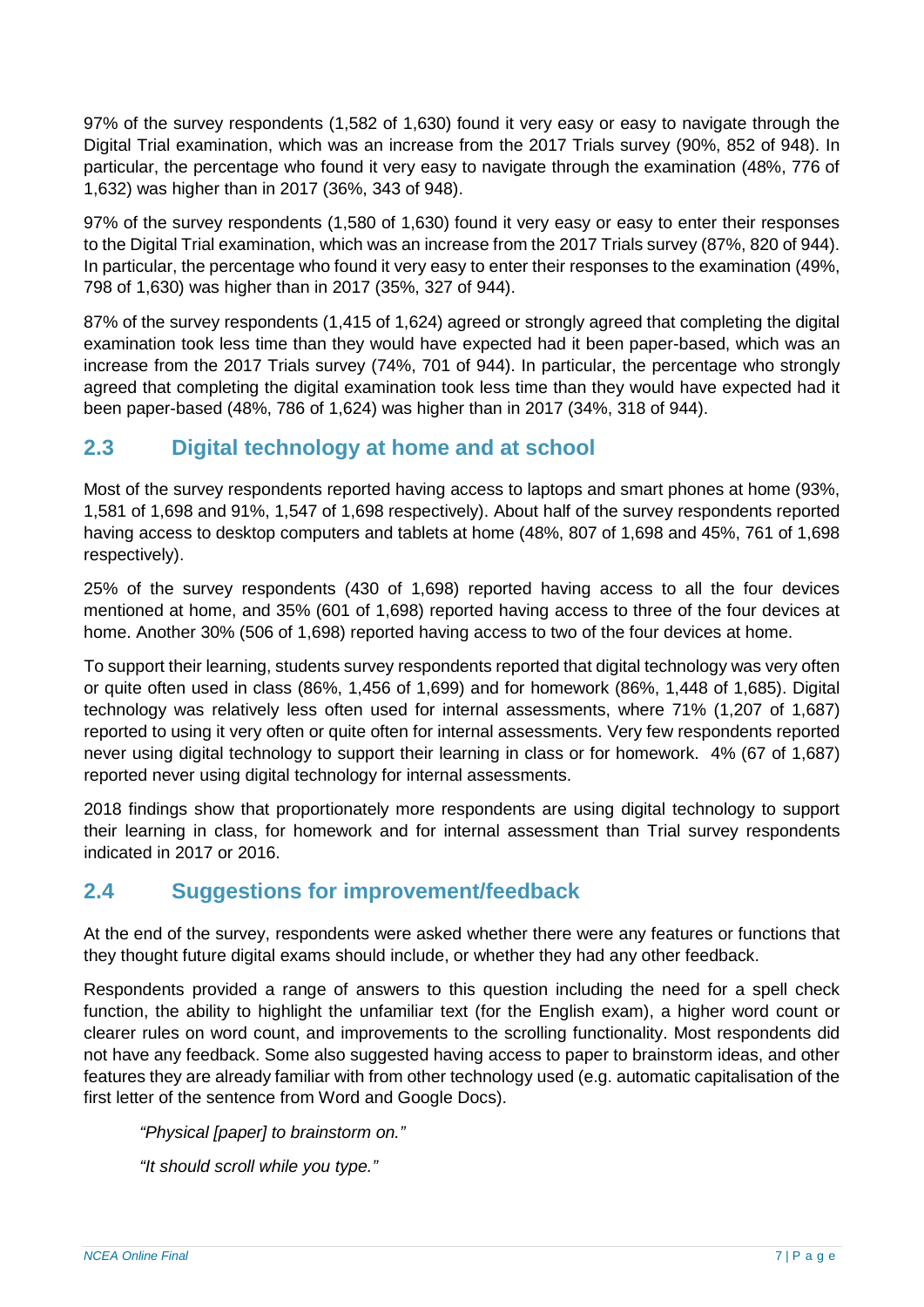*"Perhaps a highlighting function when doing unfamiliar text so we could annotate the text while we were reading it."*

*"Automatic spell-check."*

*"If it is possible, I think it would be good to have automatic capitalization of the first letter of a new sentence, rather than having to do it manually each time."*

*"The layout should be less stiff as it looks quite intimidating.... The layout colours should be brighter."*

The survey responses indicate that students' experiences of the Trial were positive. The relatively more experienced survey respondents have a higher level of satisfaction which may be due to their familiarity with the interface. Electronic devices are widely used by students, and some responses to open ended questions indicate that some digital functionality they are very familiar with elsewhere (such as Word's automatic capitalisation and spell check) is not understood by students to be available, or is actually unavailable, or requires improvement. The survey responses also indicated that some students were not sufficiently familiar with the spell check or word count features of the examination for which the same instructions were provided as in the paper examinations of the respective subjects and which were included in the familiarisation exercises that were made available prior to the examination.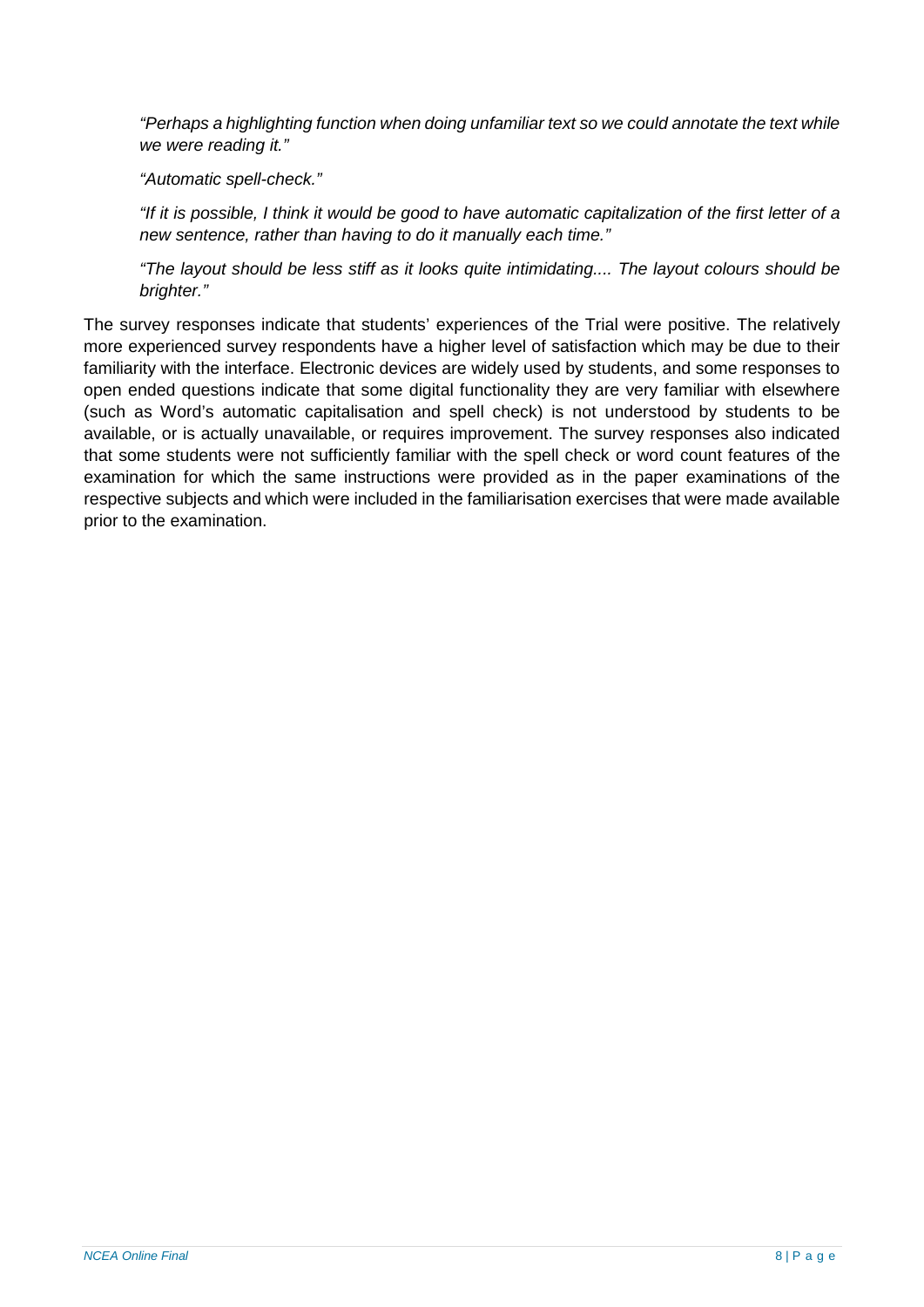# <span id="page-8-0"></span>**Appendix One: Survey Questions**

1. What device did you use to complete this digital exam?

| School provided | Desktop |  |
|-----------------|---------|--|
| Your own device | Laptop  |  |
| Your own device | Tablet  |  |

2. What devices do you have access to in your home? (Select all that apply)

| Smart phone | Laptop | Desktop computer Tablet |  |
|-------------|--------|-------------------------|--|
|             |        |                         |  |

3. How often is digital technology used in your learning?

| In class<br>Very often     | Quite often | Occasionally | Never |
|----------------------------|-------------|--------------|-------|
| For homework<br>Very often | Quite often | Occasionally | Never |
| For internal assessments   |             |              |       |
| Very often                 | Quite often | Occasionally | Never |

4. Did you experience any network or device problems while accessing or completing this digital exam?

No problems Network problems Device problems

5. I found the familiarisation activities useful in my preparation for my digital exam.

| Strongly agree | Aaree | Disagree | Strongly disagree I didn't know they |
|----------------|-------|----------|--------------------------------------|
|                |       |          | existed                              |

6. What did you like most about completing the exam digitally?

What did you dislike most about completing the exam digitally?

7. How easy was it to navigate through the digital exam?

Very easy Easy Difficult Very difficult

8. How easy did you find entering your responses to the digital exam?

| Very easy | Easy | <b>Difficult</b> | Very difficult |
|-----------|------|------------------|----------------|
|-----------|------|------------------|----------------|

9. I found completing the digital exam took less time than I expected than if it had been paper based.

Strongly agree Agree Disagree Strongly disagree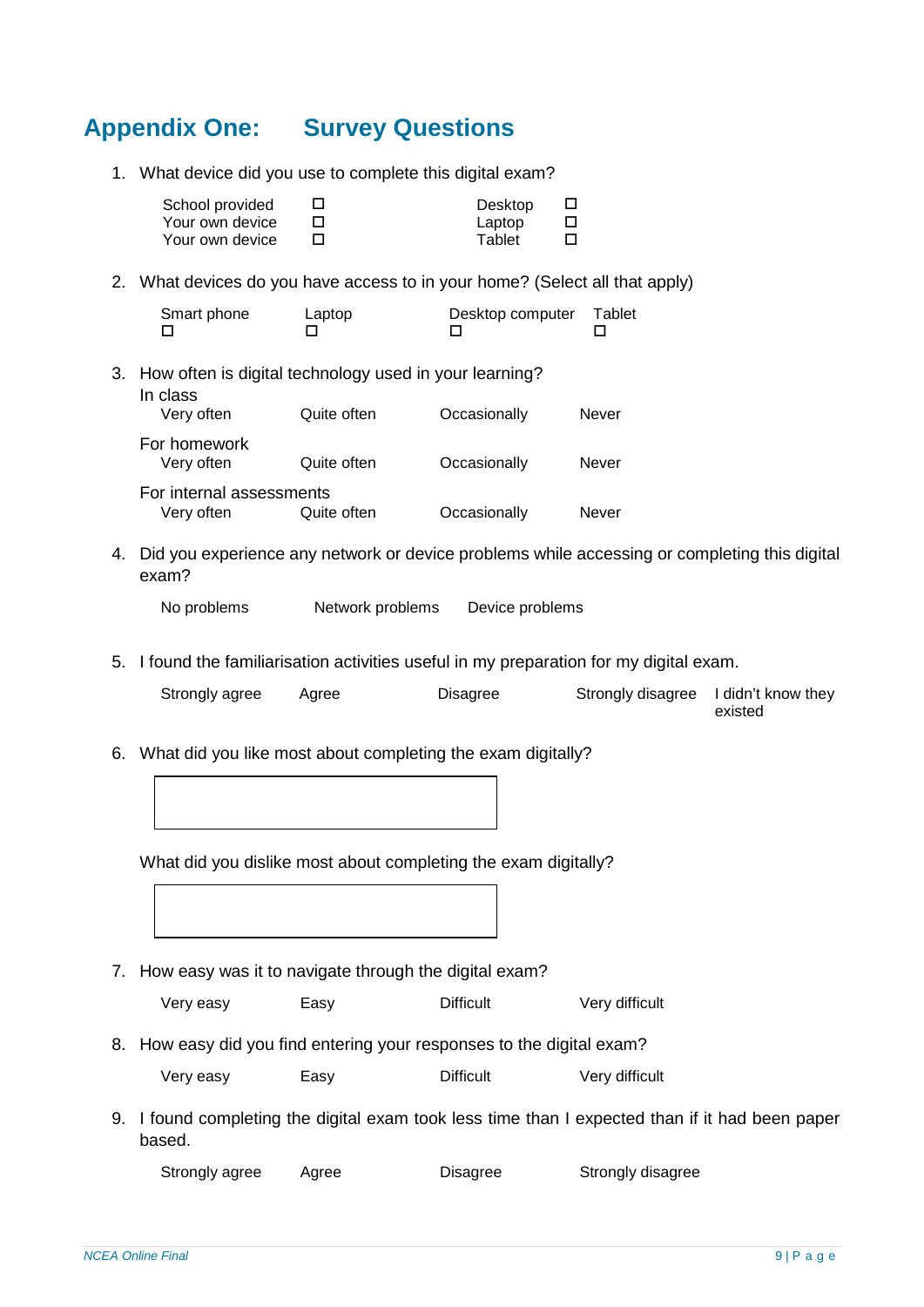10. I preferred completing the exam digitally rather than on paper.

Strongly agree Agree Disagree Strongly disagree

11. Overall, I found completing this exam digitally was a positive experience.

Strongly agree Agree Disagree Strongly disagree

12. Are there any features or functions that you think future digital exams should include, or do you have any other feedback?

# <span id="page-9-0"></span>**Appendix Two: Summarised Responses to Closed Questions**

#### **Question 1. What device did you use to complete this digital exam?**

| <b>Type of Device</b> | <b>Count</b> | Percentage |
|-----------------------|--------------|------------|
| Desktop               | 301          | 19.2       |
| Laptop                | 1,251        | 79.9       |
| Tablet                | 13           | 0.8        |
| <b>Total</b>          | 1,565        |            |

| School or own device | <b>Count</b> | <b>Percentage</b> |
|----------------------|--------------|-------------------|
| School provided      | 440          | 47.1              |
| Your own device      | 494          | 52.9              |
| <b>Total</b>         | 934          |                   |

#### **Question 2. What devices do you have access to in your home? (Select all that apply)**

| <b>Device</b>                                 | <b>Count</b> | <b>Percentage</b> |
|-----------------------------------------------|--------------|-------------------|
| Smart phone, Laptop, Desktop computer, Tablet | 430          | 25.3              |
| Smart phone, Laptop, Desktop computer         | 298          | 17.6              |
| Smart phone, Laptop, Tablet                   | 277          | 16.3              |
| Smart phone, Laptop                           | 441          | 26.0              |
| Smart phone, Desktop computer, Tablet         | 15           | 0.9               |
| Smart phone, Desktop computer                 | 28           | 1.6               |
| Smart phone, Tablet                           | 14           | 0.8               |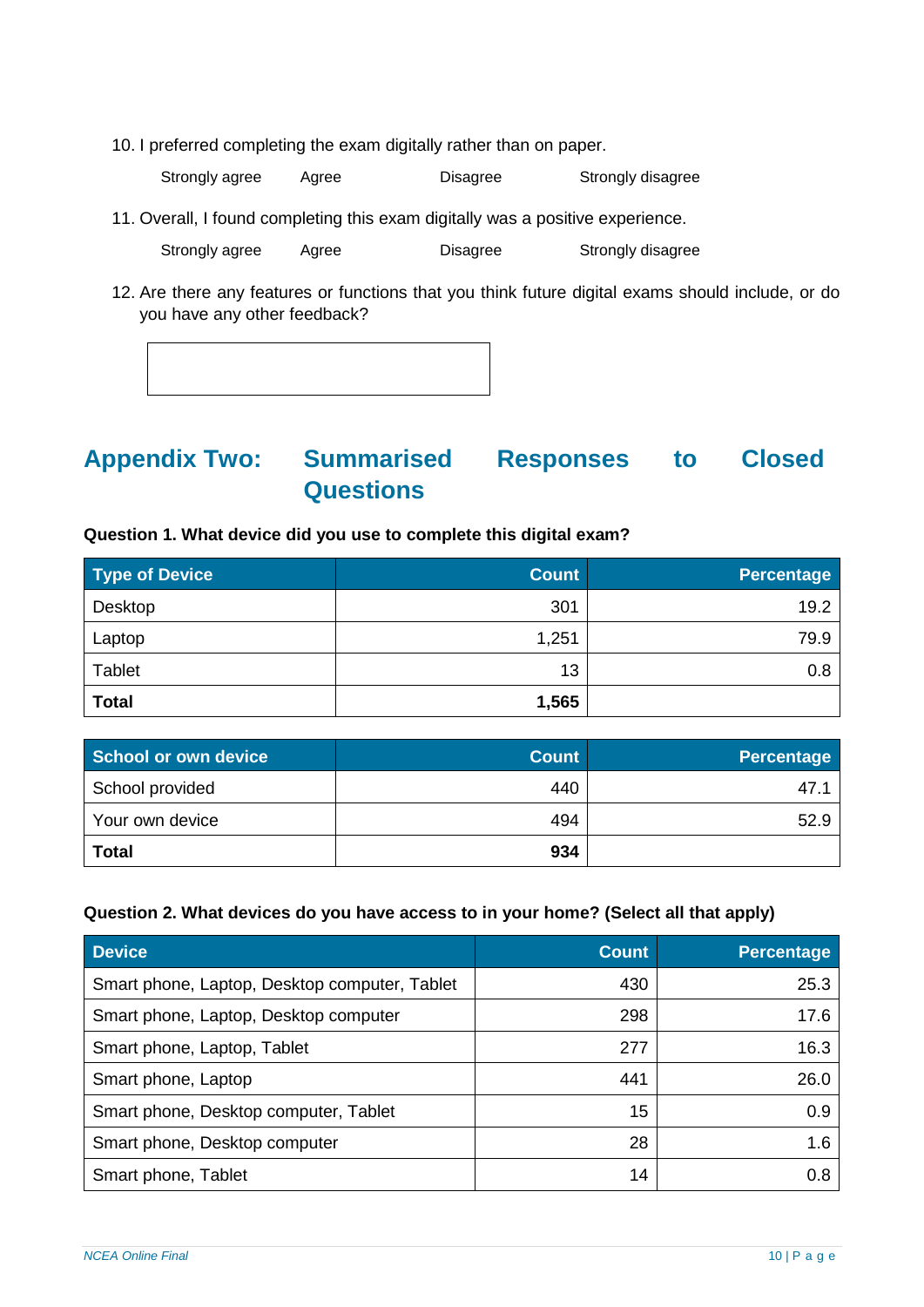| <b>Device</b>                    | <b>Count</b>   | <b>Percentage</b> |
|----------------------------------|----------------|-------------------|
| Smart phone                      | 44             | 2.6               |
| Laptop, Desktop computer, Tablet | 11             | 0.6               |
| Laptop, Desktop computer         | 12             | 0.7               |
| Laptop, Tablet                   | 9              | 0.5               |
| Laptop                           | 103            | 6.1               |
| Desktop computer, Tablet         | $\overline{2}$ | 0.1               |
| Desktop computer                 | 11             | 0.6               |
| Tablet                           | 3              | 0.2               |
| <b>Total</b>                     | 1,698          |                   |

#### **Question 2. What devices do you have access to in your home? (for each device type)**

| <b>Device</b>    | <b>Count</b> | <b>Percentage</b> |
|------------------|--------------|-------------------|
| Smart phone      | 1,547        | 91.1              |
| Laptop           | 1,581        | 93.1              |
| Desktop computer | 807          | 47.5              |
| <b>Tablet</b>    | 761          | 44.8              |
| <b>Total</b>     | 1,698        |                   |

#### **Question 3. How often do you use digital technology in your learning?**

|                    |              | In Class          |              | <b>In Homework</b> |              | <b>Internal Assessments</b> |
|--------------------|--------------|-------------------|--------------|--------------------|--------------|-----------------------------|
|                    | <b>Count</b> | <b>Percentage</b> | <b>Count</b> | Percentage         | <b>Count</b> | <b>Percentage</b>           |
| Very Often         | 798          | 47.0              | 936          | 55.5               | 678          | 40.2                        |
| <b>Quite Often</b> | 658          | 38.7              | 512          | 30.4               | 529          | 31.4                        |
| Occasionally       | 229          | 13.5              | 204          | 12.1               | 413          | 24.5                        |
| <b>Never</b>       | 14           | 0.8               | 33           | 2.0                | 67           | 4.0                         |
| <b>Total</b>       | 1,699        |                   | 1,685        |                    | 1,687        |                             |

#### **Question 4. Did you experience any network or device problems while accessing or completing this digital exam?**

|                  | <b>Count</b> | <b>Percentage</b> |
|------------------|--------------|-------------------|
| No Problems      | 1,496        | 89.6              |
| Network problems | 96           | 5.                |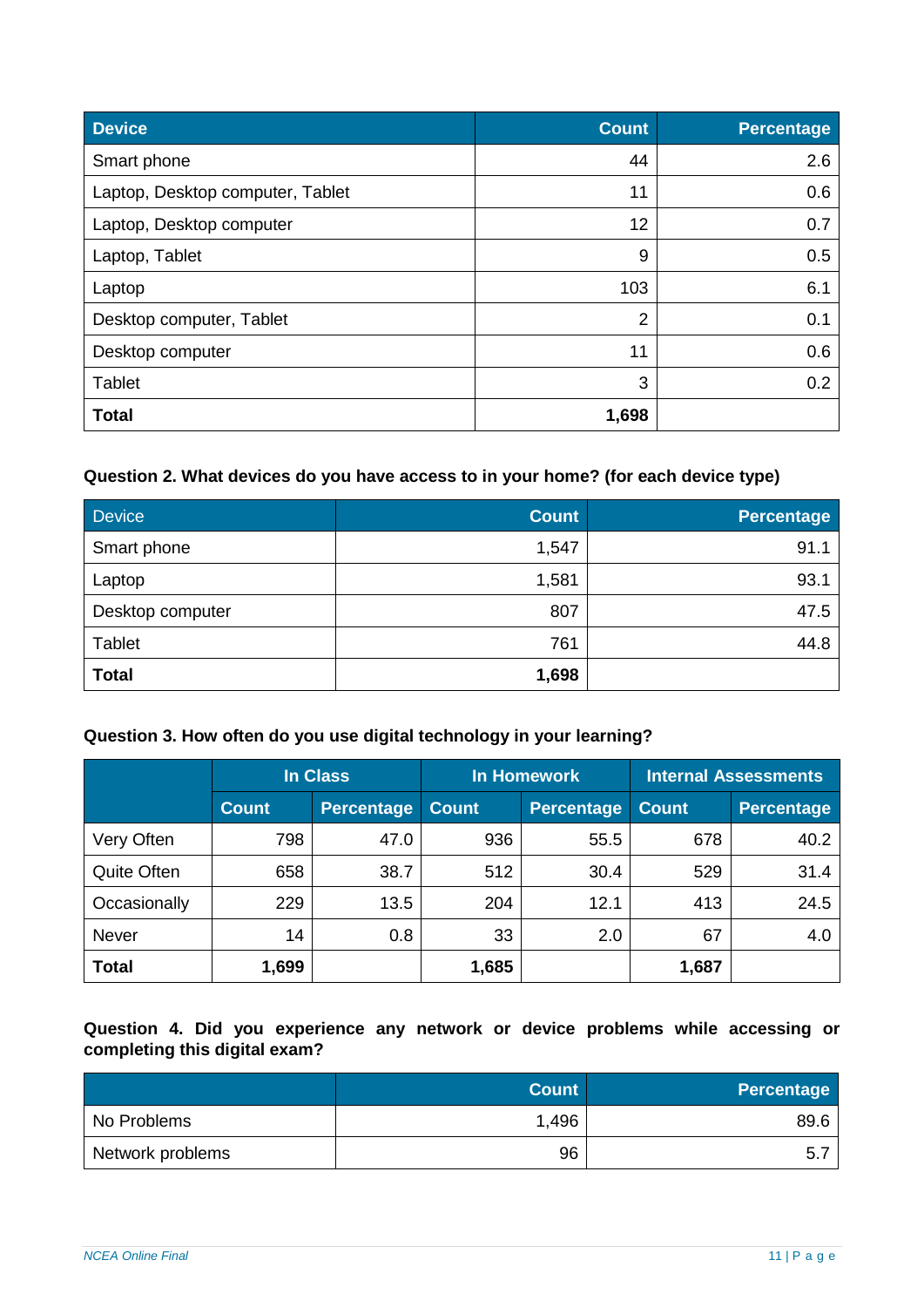|                 | <b>Count</b> | <b>Percentage</b> |
|-----------------|--------------|-------------------|
| Device problems | 78           | 4                 |
| <b>Total</b>    | 1,670        |                   |

#### **Question 5. I found the familiarisation activities useful in my preparation for my digital exam.**

|                            | <b>Count</b> | <b>Percentage</b> |
|----------------------------|--------------|-------------------|
| <b>Strongly Agree</b>      | 273          | 16.5              |
| Agree                      | 978          | 59.0              |
| <b>Disagree</b>            | 116          | 7.0               |
| <b>Strongly Disagree</b>   | 33           | 2.0               |
| I didn't know they existed | 257          | 15.5              |
| <b>Total</b>               | 1,657        |                   |

#### **Question 8. How easy was it to navigate through the digital exam?**

|                  | <b>Count</b> | <b>Percentage</b> |
|------------------|--------------|-------------------|
| Very easy        | 776          | 47.5              |
| Easy             | 806          | 49.4              |
| <b>Difficult</b> | 45           | 2.8               |
| Very difficult   | 5            | 0.3               |
| <b>Total</b>     | 1,632        |                   |

#### **Question 9. How easy did you find entering your responses to the digital exam?**

|                  | <b>Count</b> | <b>Percentage</b> |
|------------------|--------------|-------------------|
| Very easy        | 798          | 49.0              |
| Easy             | 782          | 48.0              |
| <b>Difficult</b> | 44           | 2.7               |
| Very difficult   | 6            | 0.4               |
| <b>Total</b>     | 1,630        |                   |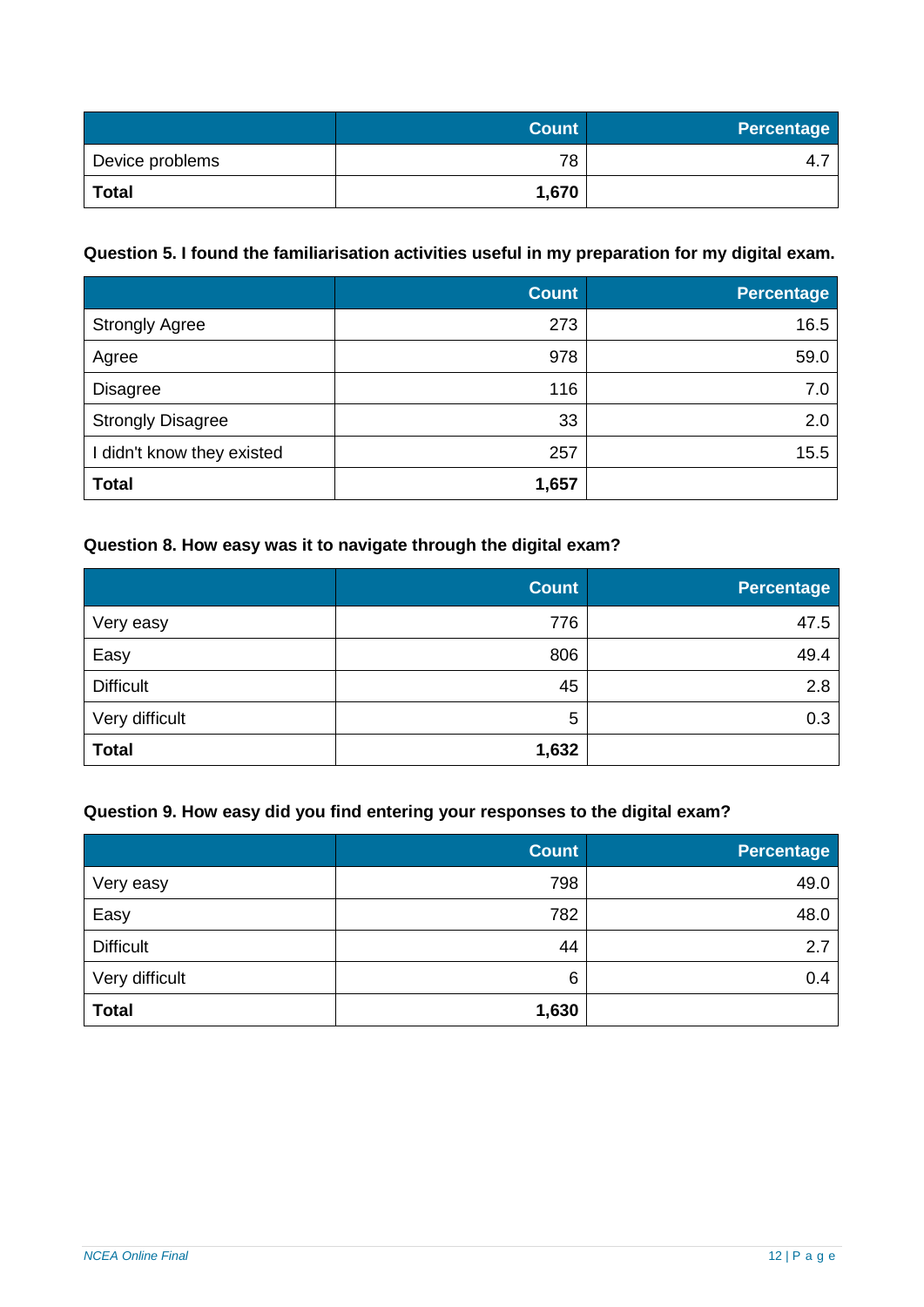**Question 10. I found completing the digital exam took less time than I expected than if it had been paper based.**

|                          | <b>Count</b> | <b>Percentage</b> |
|--------------------------|--------------|-------------------|
| <b>Strongly Agree</b>    | 786          | 48.4              |
| Agree                    | 629          | 38.7              |
| <b>Disagree</b>          | 177          | 10.9              |
| <b>Strongly Disagree</b> | 32           | 2.0               |
| <b>Total</b>             | 1,624        |                   |

#### **Question 11. I preferred completing the exam digitally rather than on paper.**

|                          | <b>Count</b> | <b>Percentage</b> |
|--------------------------|--------------|-------------------|
| <b>Strongly Agree</b>    | 848          | 52.3              |
| Agree                    | 565          | 34.8              |
| <b>Disagree</b>          | 151          | 9.3               |
| <b>Strongly Disagree</b> | 58           | 3.6               |
| <b>Total</b>             | 1,622        |                   |

#### **Question 12. Overall, I found completing this exam digitally was a positive experience.**

|                          | <b>Count</b> | <b>Percentage</b> |
|--------------------------|--------------|-------------------|
| <b>Strongly Agree</b>    | 764          | 47.1              |
| Agree                    | 772          | 47.6              |
| <b>Disagree</b>          | 69           | 4.3               |
| <b>Strongly Disagree</b> | 16           | 1.0               |
| <b>Total</b>             | 1,621        |                   |